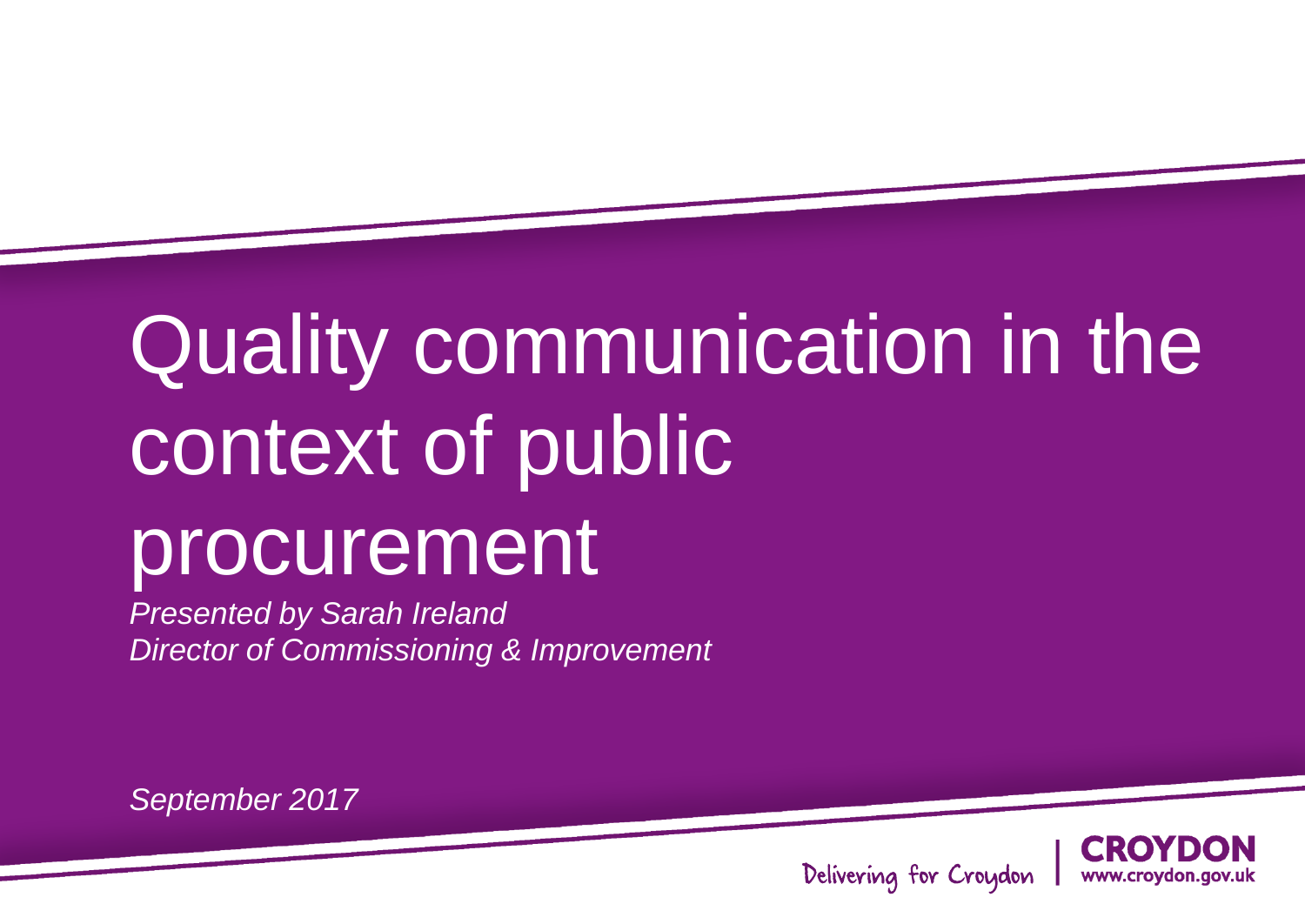# What is quality communication in public procurement about?

It is about being clear on the **outcomes** that we are trying to achieve by:

- enabling strategic procurement
- articulating, understanding and shaping procurement exercises
- creating the market conditions to support innovation and building credibility with the suppliers

Quality communication uses two-way, proactive approaches

**It works within the legal framework by fully utilising tools and mechanisms that are available and appropriate at different procurement stages** 

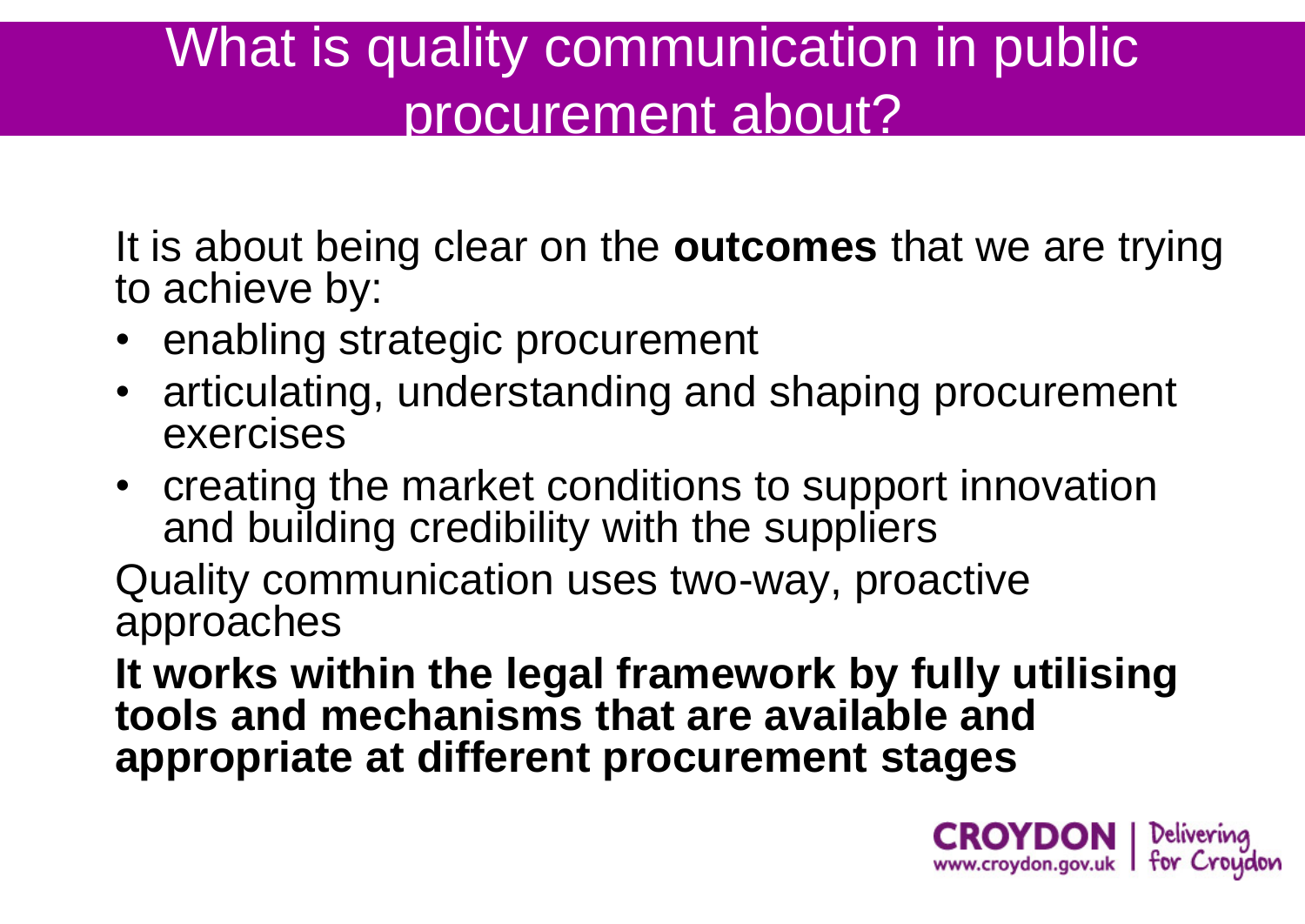# Why is communication important?

### With all stakeholders

- Quality communication plays a crucial part in generating and inspiring innovation, best value for money and embedding added benefits With suppliers
- It allows public procurement objectives to be shared with the suppliers and in return assures that contracting authorities have correct understanding of markets capabilities and capacities and can develop a realistic and effective tender specifications

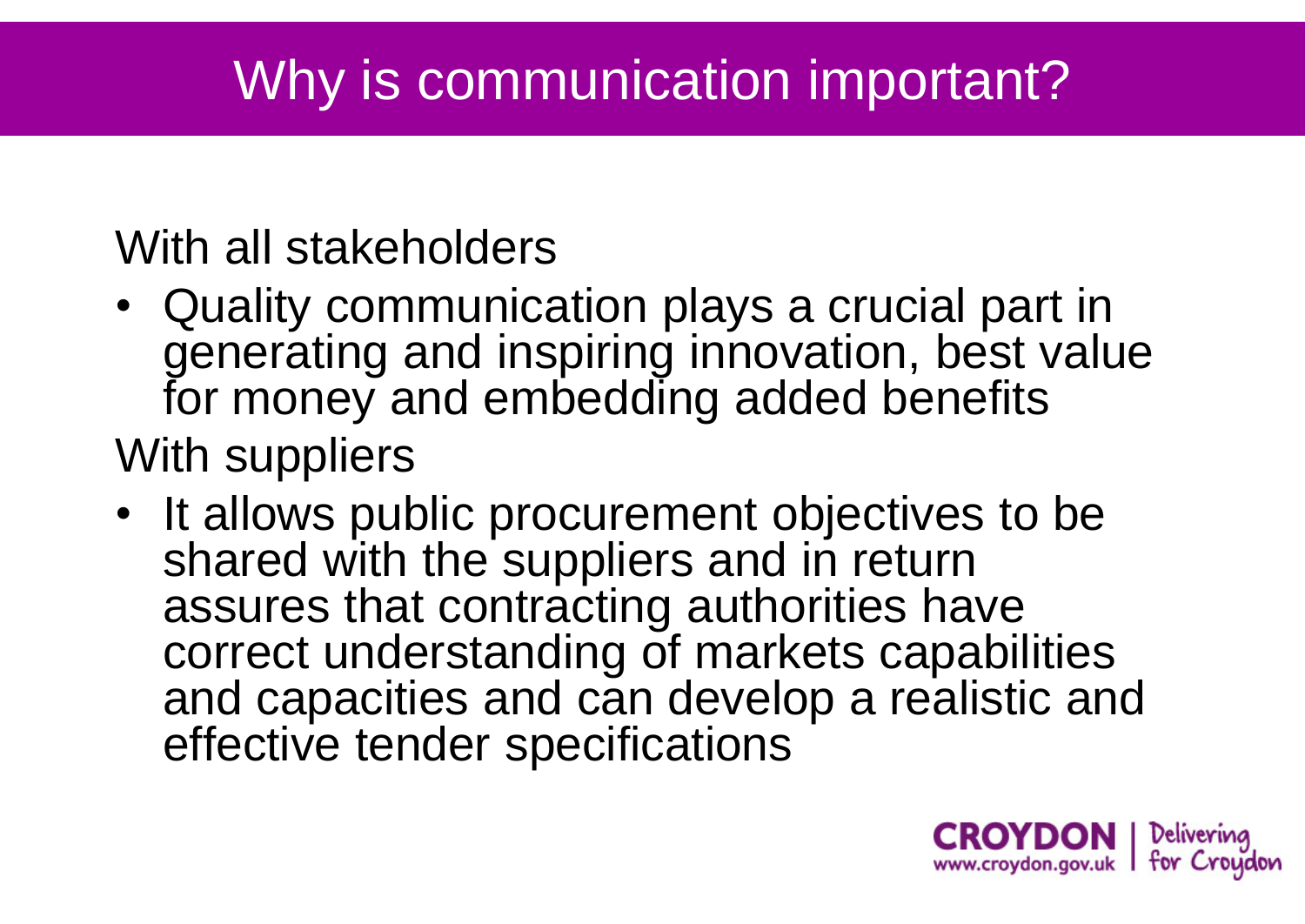## Communication with suppliers at different procurement stages

#### **Pre-procurement engagement Procurement communication Contract management**

Communication is key, encouraged by EU procurement regulation and not subject to detailed procedure

Underpinned by principles of consultation, co-design and coproduction & attracting smaller and new providers

#### **Pros&cons**

Resource intensive & requires planning, but saves time and resource in the procurement stage, can identify and mitigate any risks to either process or service

Communication is open to all (eportal), recorded and auditable; provides history of any preprocurement engagement;

Clearly embeds & articulates all requirements (e.g. responsible procurement principles)

Underpinned by principles of equal treatment, transparency, non-discrimination and proportionality

### **Pros&cons**

If not governed by transparency and equal treatment it can be open to challenge; if applied consistently and correctly can make the procurement efficient and effective

Communication channels established in procurement are used to build relationships with suppliers

#### **Pros&cons**

Resource intensive but invest to save in communicating and mitigating potential issues, ensures that the supplier continues fulfilling the objectives and deliver their commitments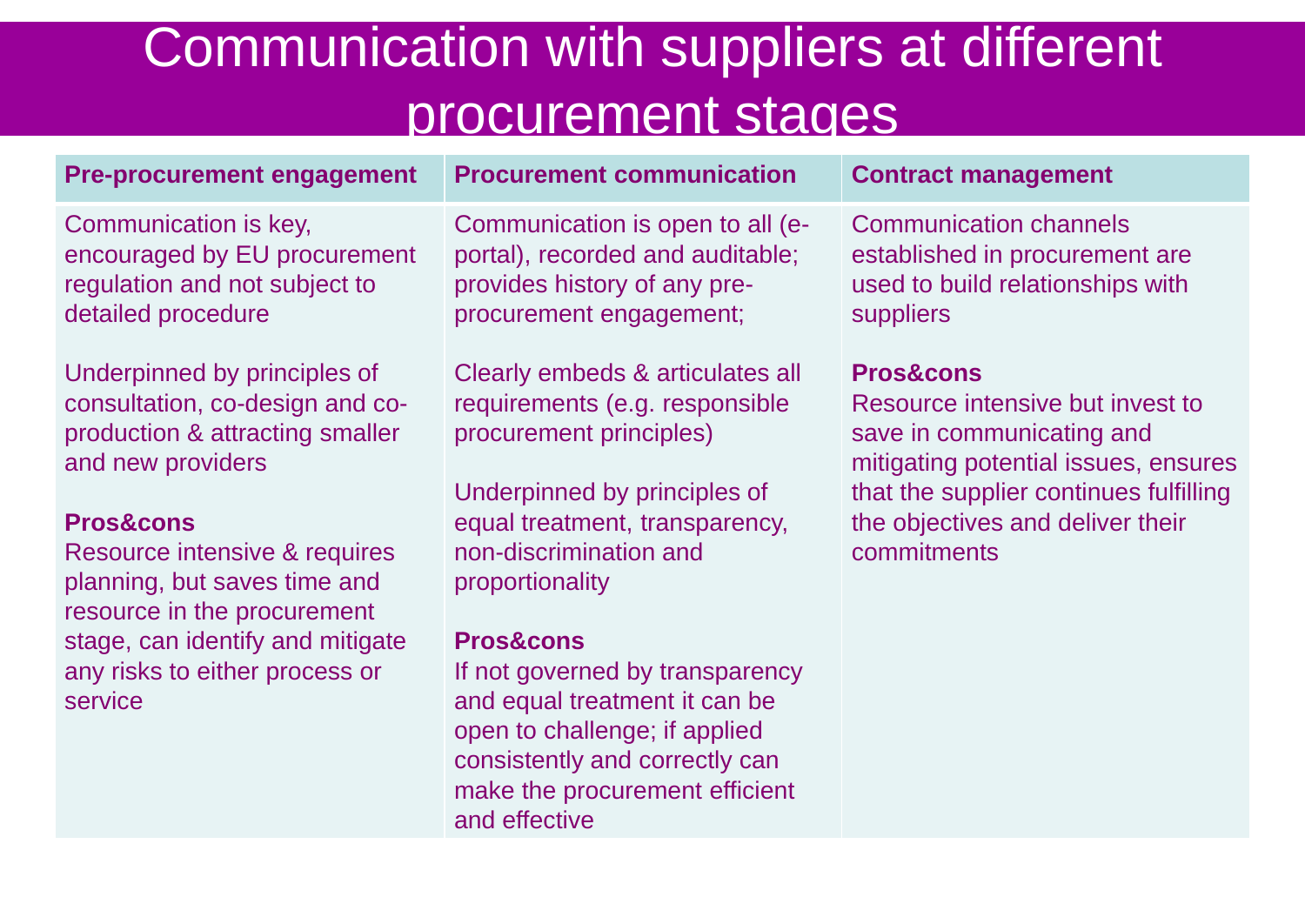# Using communication to embed responsible procurement principles - Croydon Council's View

- As a major contracting authority we have made a strategic decision to using our purchasing power to get our suppliers to give back to the community and support our strategic objectives
- The council was one of the first in started to take social value seriously even before the Public Social Value came into force
- This takes strong leadership and champions understanding the local community
- Being able to commutate with suppliers at different procurement stages and using different tool has been key in embedding this approach

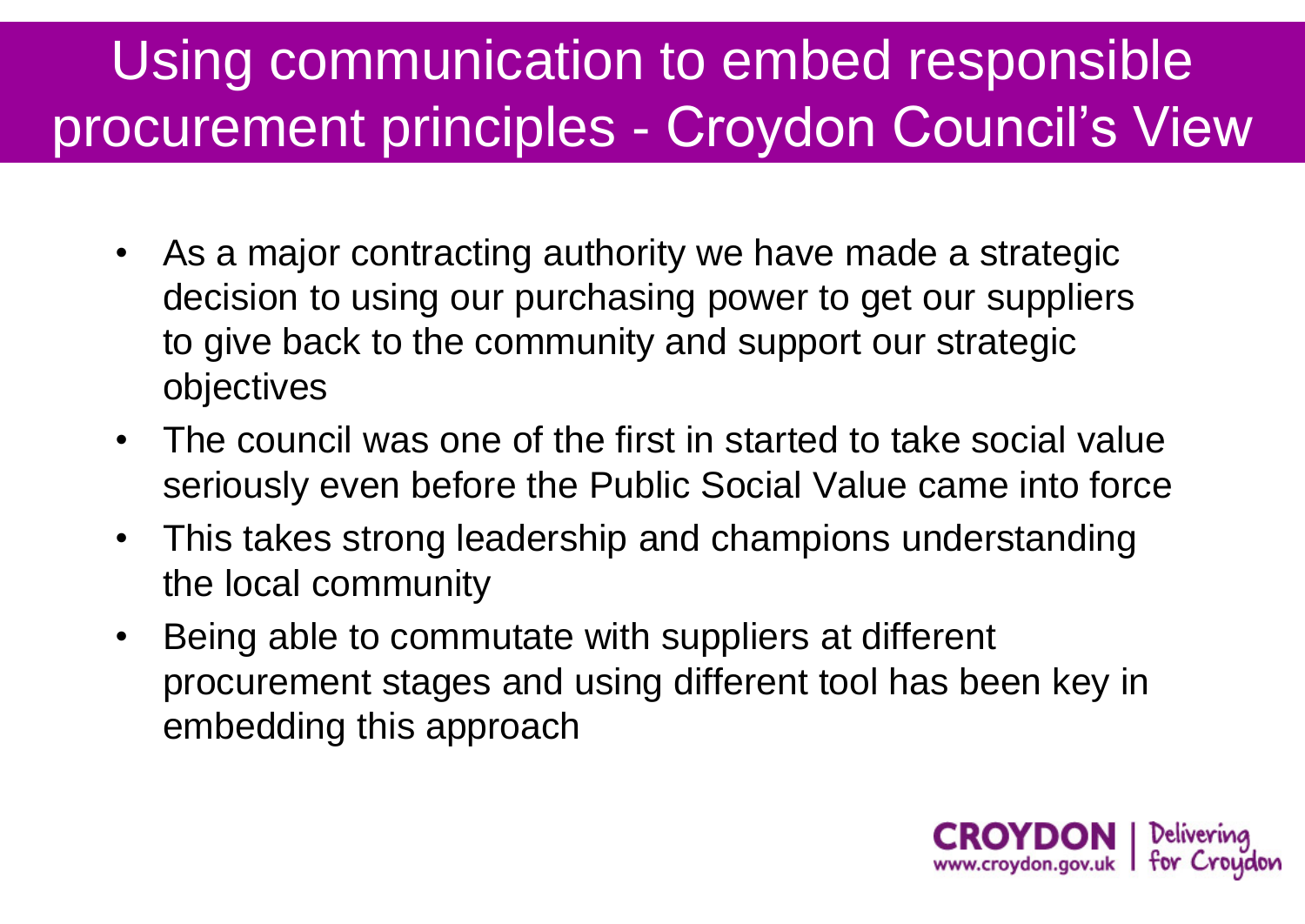### First steps

**Where to start as an organisation wanting to use quality communication with suppliers to introduce new objectives such as principles of responsible procurement:** 

Focus on professional awareness first Invest in pre-procurement engagement Use e-portal to communicate and keep record Test your new approaches before rolling them out